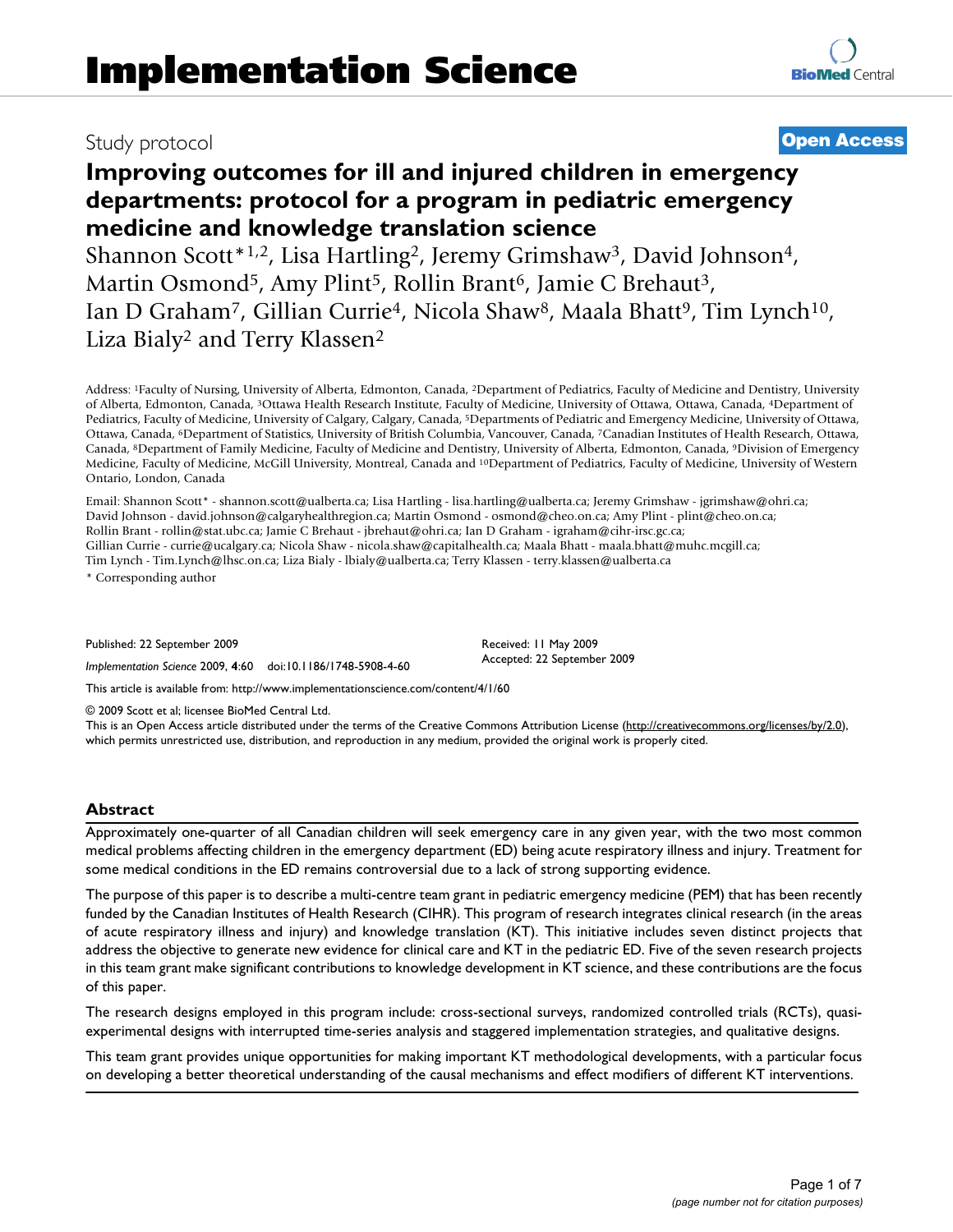## **Background**

In any given year, almost one-quarter of Canadian children seek emergency care and approximately 6% of these visits result in a hospital stay. In 2000, there were approximately 400,000 visits to Canadian emergency departments (ED) housed in children's hospitals, representing an annual rate of 534 pediatric emergency department (PED) visits per 10,000 children [1]. The research program described here focuses on the two most common medical problems affecting children in the ED: acute respiratory illness and injury. Despite the magnitude and severity of these problems, the ED care for some conditions remains controversial due to a lack of strong evidence and in many cases where evidence does exist medical practice has been slow to change.

#### *Research objectives*

The overall goal of the team grant is to improve the health outcomes of children with respiratory distress and injury presenting to the ED. The primary objectives of the Team Grant are to: generate new evidence for clinical care and knowledge translation (KT) through the conduct of rigorous multi-centered studies; train and mentor students, fellows, and new researchers in order to increase clinician and researcher capacity; and develop and advance a research agenda for methodological issues that arise during the conduct of the component research projects.

#### *Research Framework*

The theoretical model for the research program is based on the figure eight iterative loop [2] [see Figure 1]. This a modified version of an original 'measurement iterative loop' first suggested by Tugwell and colleagues [3] in 1985 and illustrated in Hartling and colleagues [2]. Similar approaches using an iterative loop have previously been used in other clinical research areas to provide a framework for the planning, implementation, and evaluation of clinical strategies to reduce the burden of illness in specific clinical areas. The move to adopt a figure eight iterative loop arose when we became aware of the gap between 'what we know and what we do', and the need to address KT strategies as they relate to clinical research [2]. The 'figure eight' shape is comprised of two loops, a clinical research loop and a KT loop, which together provide a framework for collecting, utilizing, and evaluating health information. The iterative loop addresses the need to assess the effectiveness of clinical strategies arising from clinical research as they are implemented in real-world situations.



The iterative figure-eight - A pictorial repr information **Figure 1** esentation of a framework for the collection, utilization, and evaluation of health **The iterative figure-eight - A pictorial representation of a framework for the collection, utilization, and evaluation of health information**.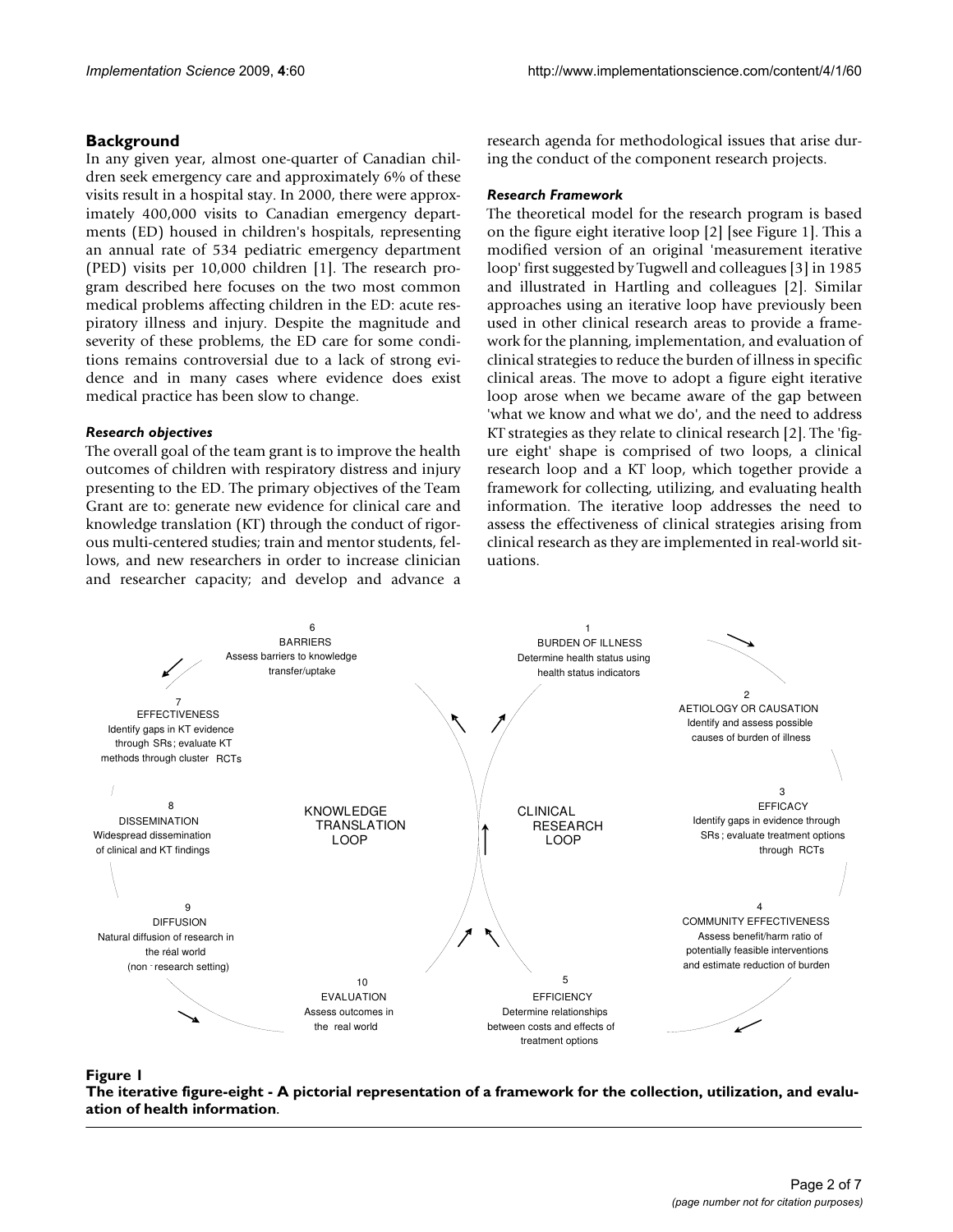Adding the KT loop to the model introduces an important complexity. That is, in the KT loop not only are clinical research findings being implemented, we are also developing new knowledge through assessing strategies that are effective to implementing the research. The KT loop addresses the need to disseminate the research findings from both clinical (for practitioners) and KT research (for researchers), and to assess their outcomes and effectiveness in the real world of clinical practice [2]. The loop demonstrates how evaluation in the KT loop can lead back to an examination of the burden of illness, the first step in the clinical research loop.

# *Component research projects*

This team grant in pediatric emergency medicine (PEM) includes seven distinct projects that address the objective to generate new evidence for clinical care and KT. The seven projects will be briefly described as they were originally designed, and the contributions for KT science will be highlighted in the five projects that had an explicit KT component. The clinical merit of the seven projects in this team grant have been highlighted in a complementary publication in Academic Emergency Medicine [2].

#### *Evaluation of an active strategy to implement the Canadian pediatric computed tomography (CT) head rule*

Pediatric minor head injury is a very common but potentially serious condition that results in children seeking care in an ED. ED physicians have little guidance in deciding which children require a costly CT scan of the head. Consequently, members of our research team have conducted a series of studies to develop an accurate and reliable clinical decision rule for CT use in children with minor head injury.

We are going to examine the clinical impact and costs of implementing this CT head rule in both pediatric and community EDs. The implementation phase of this project aims to evaluate the effectiveness of an active KT strategy to implement the Canadian assessment of tomography for childhood head injury (CATCH) rule into physician practice in multiple EDs compared to a control strategy that relies upon passive KT strategies.

The proposed study design is a matched-pair cluster design study which compares outcome measures during three consecutive 12-month 'before', 'after', and 'decay' periods at six pairs of 'intervention' and 'control' sites (200 patients per hospital). We intend to pursue simple and inexpensive strategies to actively implement the use of the CATCH rule at the intervention sites. This includes educational initiatives, mandatory online reminders, and attaining physician agreement in ordering CT scans by the CATCH rule. Proposed primary and secondary outcomes include CT head imaging rates, number of missed neurological intervention cases, patient satisfaction, accuracy of the rule, and physician comfort and compliance.

Implementation of the rule has the potential to significantly reduce health care costs and improve the efficiency and safety of patient care in EDs throughout Canada. Findings from this project will contribute to the area of KT by increasing the understanding on the potential for new knowledge in PEM to be implemented through simple and inexpensive KT measures.

### *Management of bronchiolitis in the community ED*

Bronchiolitis is the most common disease of the lower respiratory track during the first year of life [4,5]. In Canada, 35 per 1000 children less than one year of age are hospitalized annually with bronchiolitis [6], and a conservative estimate is that it costs over 23 million dollars per year [7]. The goals of this study are: to describe the management of bronchiolitis in community EDs in Ontario; to establish a network of hospitals willing to participate in a cluster randomized trial of different KT strategies for dissemination of a bronchiolitis clinical practice guidelines (CPGs) in community EDs; and to identify potential barriers to implementation of a bronchiolitis CPG within these community EDs. The proposed study design includes a retrospective cohort of consecutive children presenting to community EDs with bronchiolitis over two bronchiolitis seasons, and a semi-structured interview of the medical and/or operation director of each ED. All community-based hospitals throughout Ontario that have 24-hour EDs and accept pediatric patients to the ED and hospital wards will be eligible for the study.

The primary outcome will be the proportion of infants  $\leq$ 12 months of age diagnosed with bronchiolitis in the ED who are admitted to hospital. Secondary outcomes include clinical presentation (oxygen saturation, respiratory rate, heart rate, and blood pressure), medication usage, and investigations (x-rays, blood tests such as CBC, and viral studies). This will allow us to better tailor proposed KT strategies for use in the community ED. Given the high burden of disease of bronchiolitis, its seasonal nature, the extensive practice variation in treating and investigating the illness, as well as the high admission rates in community hospitals, an effective KT strategy for a bronchiolitis CPG could result in significant savings of healthcare dollars.

# *A KT 'laboratory': the development and implementation of clinical pathways for two common childhood emergencies* KT research has shown a persistent gap between what we know and what we actually do [8]. Despite the heightened interest in clinical guidelines, there remains much uncertainty about how best to introduce them into routine practice [9-11], partially due to the varying effectiveness of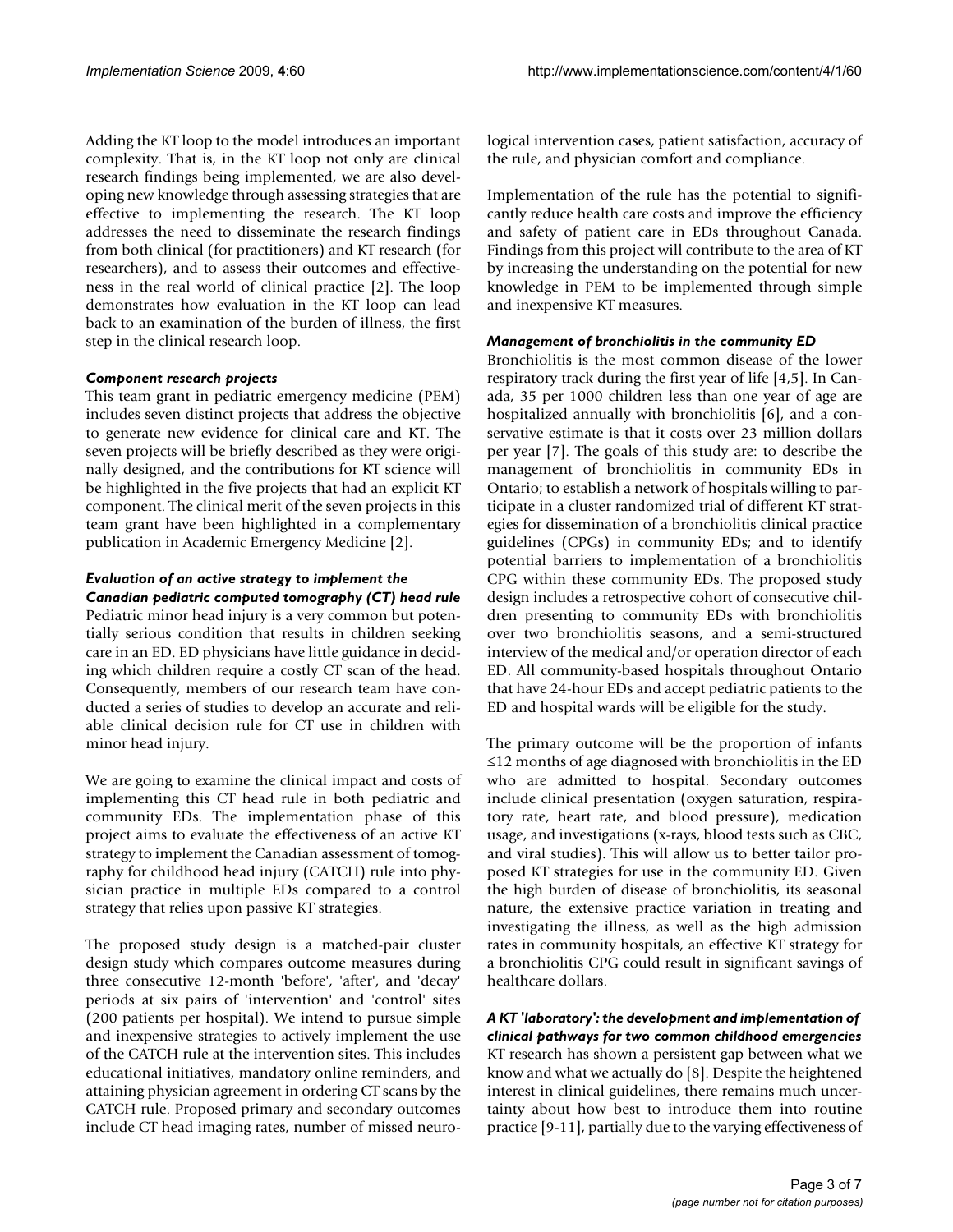interventions across different clinical problems, contexts, and organizations. Consequently, we propose using qualitative and theory-based process evaluation to explore the causal mechanisms of implementing clinical pathways (multi-disciplinary plans incorporating best clinical practice for specified groups of patients with a particular diagnosis) for the management of the two most common childhood emergencies, asthma and gastroenteritis.

The primary objective is to evaluate the effectiveness of two clinical pathways by assessing if there is a change in: hospital days per disease episode; the use of known effective therapies; total societal costs; clinical outcomes, especially those with severe outcomes; and families' social and economic burden. A secondary objective is to explore causal mechanisms for how various interventions work by performing qualitative analyses to provide new insights and to generate hypotheses and testing a range of theorybased process evaluations.

This is a quasi-experimental research design that incorporates interrupted time-series analysis and staggered implementation strategies [12,13], as well as the use of interviews (both individual and focus group) and surveys to explore the causal mechanisms that shape the implementation process. Each of the clinical pathways will be developed using accepted standards [14-16], and include a committee broadly representative of all health care professionals and levels of care within the Calgary health region. We will implement the pathways using methods that have been shown to be the most consistently effective, including small group interactive teaching sessions, educational outreach visits for selected key health care professionals, and reminders (standing order sets) in the form of an optimized electronic order entry system (Sunrise™ Clinical Manager, Eclipsys Corporation®) [9-11,17].

The primary outcome of our quantitative analysis will be hospital days per disease episode, and secondary outcomes will be the use of known effective therapies for the treatment and management of asthma and gastroenteritis. Outcomes will be assessed using time series analysis. For the qualitative portion of the project, trained investigators will interview clinicians using both focus group and individual interviews in all 12 hospitals before and after implementation of each pathway. Data analysis will be guided by the Ottawa Model of Research Use [18,19]. Data analysis will follow the constant comparative approach [20,21]. The phases of inductive analysis will involve: coding (attributing key words or phrases to salient excerpts of narrative data); categorization of codes based on relationships to each other and the phenomenon of interest; and the development of 'emerging themes'.

We anticipate that through these approaches we will begin to 'look inside the black box' and understand why KT interventions work in some contexts and not others. Potentially, this project aims to have the most significant contribution to KT science, as attributes of both the pathway and implementation context deemed important for successful implementation will be identified. Furthermore, elements that hinder implementation will also be identified--this knowledge is important for future implementation initiatives.

# *A qualitative study of barriers and supports to implementation of metered dose inhalers (MDI)/spacer use in Canadian EDs*

Acute asthma exacerbation is one of the most common conditions for children presenting to an ED with two main methods of delivering conventional treatment via nebulizer or MDI/spacer being available. It is well established that MDI Spacers are an effective approach to delivering therapeutic treatment resulting in shorter ED stays and fewer patient side effects [22], yet the uptake of this innovation has been slow and haphazard. The adoption of new innovations in health is not easily reduced to the decision of an ED physician, but rather is shaped by contextual factors, perceptions of the innovation, and characteristics of the adopters [23].

The objective of this qualitative case study design project is to understand the system, organizational, and individual factors that shape the implementation of MDI/spacer use in Canadian EDs. Overall study objectives are to determine barriers and supports to implementing MDI/spacer research into PED practice and to identify factors associated with early and late adoption of MDI/spacers in PEDs in Canada. Pediatric hospital EDs will be classified into three groups based on stage of implementation. Those currently using MDI/spacers will be considered 'early adopters' of the innovation and will be compared with EDs currently in the process of adopting MDI/spacers and those EDs that are 'later adopters' of the innovation (no current plans to adopt) [24]. We will purposefully sample [25] three early adopter EDs, three EDs in the process of adopting MDI/spacers, and three late adopter hospitals for comparison.

Employing a comparative case study design, data will be collected via semi-structured in-person interviews and focus groups with the following professionals: a focus group of emergency physicians; a focus group of emergency nurses and respiratory therapists; the chief medical officer of the ED; and the chief nursing officer of the ED. Data collection and analysis will proceed concurrently. Data analysis will be conducted following the constant comparative approach [20,26]. Initial coding will be based on the Ottawa Model of Research Use categories of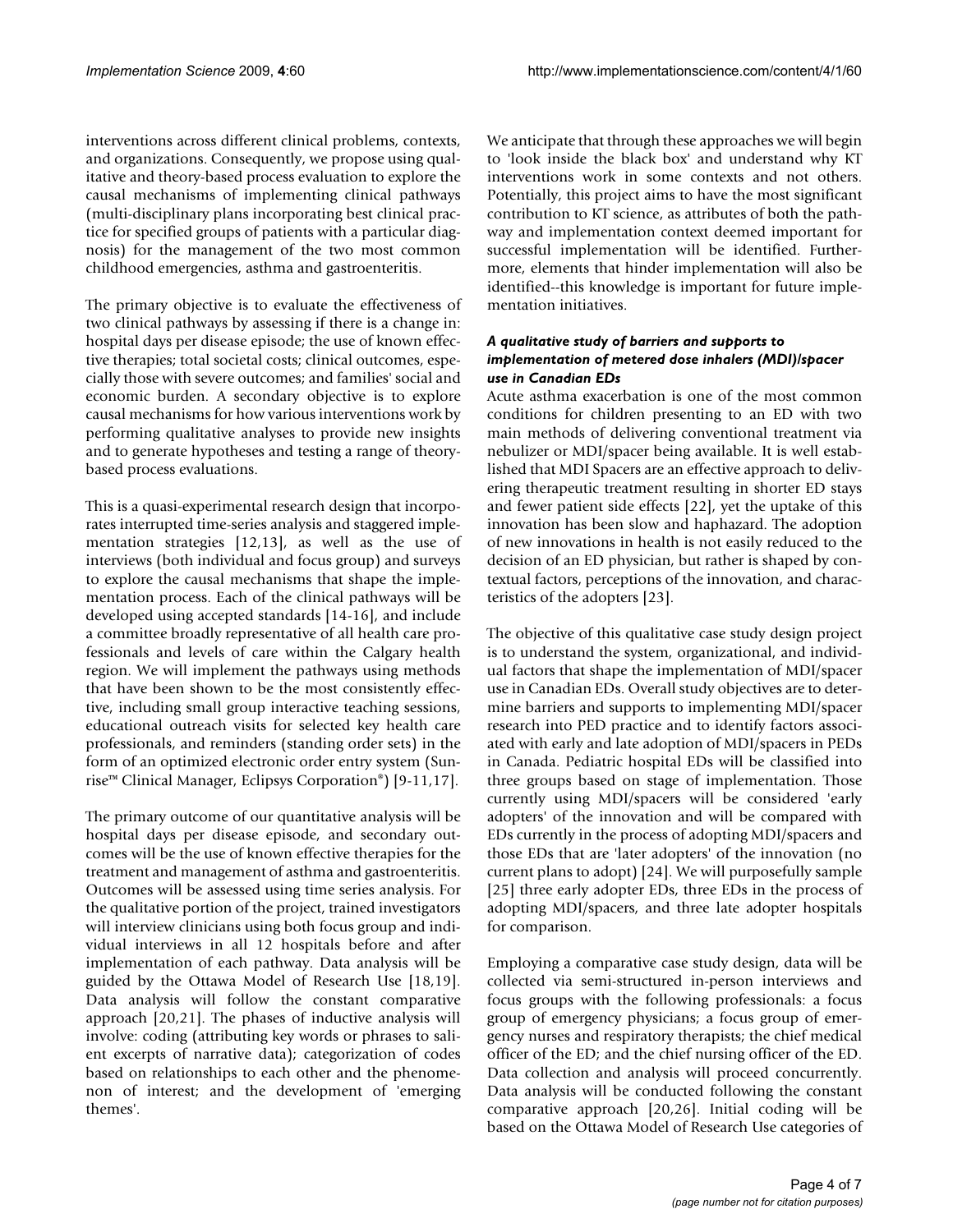elements known to influence the uptake of innovations [18,19].

Through this project, we will gain developing knowledge on the key factors at the level of the adopter, innovation, and adopting context that shaped why some institutions were 'early adopters' of the research-based MDI/spacer and why other institutions have yet to adopt it. This knowledge can facilitate future work in optimizing clinical environments for research use.

## *Storytelling as a communication tool aimed at parents and children presenting to the ED with common disease conditions*

Evidence-based medicine has been heralded as the model for practicing medicine, yet consistently others have argued for a more holistic approach that melds both intuition and anecdotal evidence with research [27]. Storytelling and the use of narratives may be a way of uniting these divergent approaches to produce a dissemination tool that effectively addresses the information needs of parents.

The aim of this project is to integrate the art of storytelling with the science of evidence-based medicine to deliver medical information to parents with a child in the ED. We have developed three 'croup' storybooks, each based on a different level of severity: mild, moderate, or severe. The proposed study design is a randomized controlled trial with hospitals EDs being randomly placed in either 'standard care' or interventions (storybook) groups. Primary outcomes will be parental anxiety assessed using a seven-point Likert scale ranging from extremely stressed to extreme calm. The primary outcome will be change in parental anxiety from baseline (immediately following recruitment to the study at the beginning of the ED visit) to discharge from the ED. For self-reported anxiety, a change score from baseline to discharge will be calculated for each patient. The mean change scores will be compared between groups using an independent-groups t-test if they are normally distributed or the Mann-Whitney test if they are skewed.

Secondary outcomes will include: parental satisfaction with the overall ED visit and the information received in the ED; parental comfort with the information and the ED visit; parental knowledge regarding the natural history of the disease; symptoms and management strategies; parental decisional conflict or regret; ongoing symptoms; healthcare utilization patterns; and costs to healthcare system (based on access to healthcare and prescription medication). Data on secondary outcomes will be gathered through a telephone interview conducted one to ten days following the patients initial visit to the ED

The overall outcome of this research will be to develop consumer-friendly communication tools that have a measurable effect on parental stress, patient outcomes, and health care utilization. This research will inform the development of evidence-based stories in other clinical areas and potentially will develop new knowledge on the potential effectiveness of storytelling as a KT intervention for transfer of research to parents.

# *Safety surveillance*

Each year, tens of thousands of children receive procedural sedation and analgesia (PSA) for diagnostic and therapeutic procedures in Canadian PEDs. The extremely low incidence rate for severe adverse events has made it difficult for single centre studies to establish evidencebased safe practices for PSA. This multi-centre project will have a direct impact on the care of injured children by providing evidence about the safety of PSA in the PED. It will also serve as a model for the surveillance of other treatments that may have rare but serious adverse events. The objective of this study is to establish prospective surveillance for adverse outcomes in all patients undergoing procedural sedation in PEDs across Canada.

For this study, we will employ a prospective cohort design. All children undergoing PSA for painful procedures at each site will have a standardized electronic data collection form (to be implemented as the local clinical record) completed by the nurse and physician caring for the patient. Information on the pre-procedural state, conditions and circumstances of the sedation, recovery period, and patient demographics will be collected. Two populations of patients will be contacted following discharge from the ED: all patients who experience adverse events will be contacted within one week of their event to obtain further details about the event and their current state of health; and a random sample of all patients will be contacted two weeks following discharge to determine their state of physical and psychological health after receiving PSA in the ED. It is anticipated that 50,000 to 70,000 children will be enrolled in the database after five years. This large cohort will yield substantially more precise estimates of association between rare adverse outcomes and specific sedation practices than are currently published.

The primary outcomes are to document the incidence of minor and major adverse events in ED PSA, to determine the risk factors for adverse events in PSA, and to determine the impact of pre-procedural fasting state on the incidence of adverse events. Secondary outcome measures are: to document the incidence of inadequate sedations as a measure of the efficacy of PSA; to determine the safety of medications or combinations of medications; to determine the safety of pre-procedural narcotic analgesia; to determine best practice for administering procedural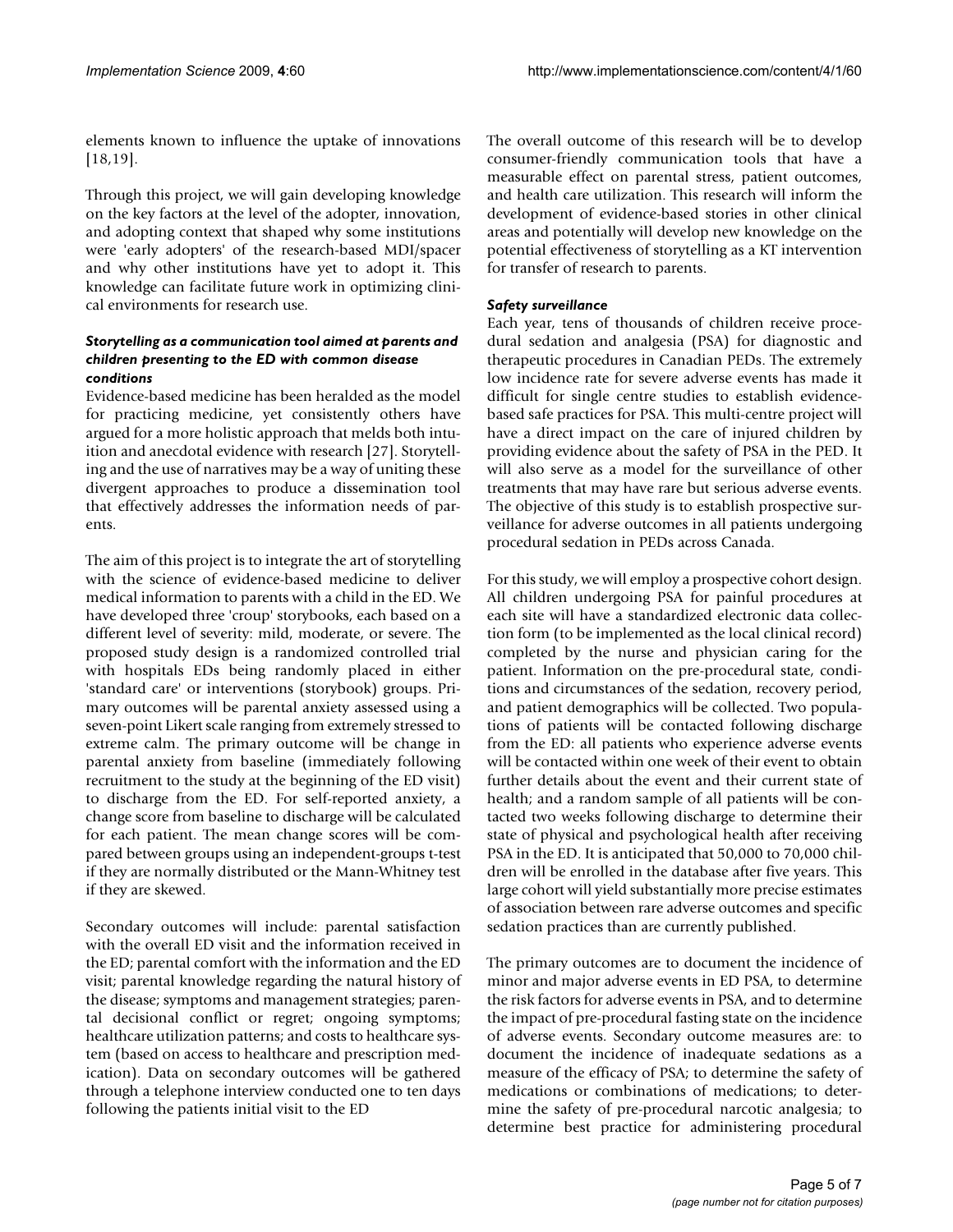sedation; and to assess the impact of PSA on physical and psychological health.

### *Exploring novel methods to improve our diagnostic accuracy of childhood bacterial pneumonia*

In North America, pneumonia is an important source of childhood morbidity and occasionally mortality [28-32]. In children under five years of age, the annual incidence rates of 30 to 45 per 1,000 children are higher than any other time of life, except for the elderly [29-31,33-35].

This study will explore whether high-resolution nuclear medicine resonance spectroscopy and an optimal combination of clinical findings determined by expert panels, is more accurate relative to clinicians when it comes to distinguishing bacterial versus non-bacterial pneumonia in children. The objective of this study is to describe the occurrence of pneumonia and its etiology in a prospective cohort of children presenting to Canadian PEDs with suspected pneumonia.

The proposed study design is a prospective cohort, with a proposed sample size of 250 patients. The accuracy of clinicians in their diagnoses of bacterial pneumonia with respect to our novel reference standard will be measured. The optimal combination of clinical findings along with a small number of laboratory investigations as a prediction rule will be determined. The sensitivity, specificity, and positive and negative predictive values of the clinicians will be calculated. Agreement between experts will be summarized using conventional measures of association, including Cohen's kappa, McNemar's Test, and paired ttests.

To date a comprehensive literature review has been conducted to categorize reference standards used to assess the accuracy of diagnosing bacterial pneumonia, and to determine what factors are the most reliable for diagnosing bacterial pneumonia given the gold standard used. The practice variation study data have been collected for 2 out of 4 weeks from a total of 11 sites. The prospective portion of this project has been initiated in seven participating sites across Canada.

# *Contributions from the team grant to KT Science*

KT research in emergency medicine (EM) is in its infancy, in part due to challenges specific to the ED setting. These include: the diversity of cases from minor to major and the diversity of conditions seen; limited continuity of care; management of children across primary and secondary care interfaces; the model of care delivery by teams of health professionals; and the short timeframe and stressful conditions under which diagnoses and decisions are made and treatments are implemented. A comprehensive research program is needed for PEM in order to identify gaps in evidence, generate evidence where it is lacking, evaluate barriers to uptake of evidence, and implement and evaluate mechanisms to augment the application of evidence in clinical care.

Recently, the 2007 Academic Emergency Medicine Consensus Conference was convened in order to develop a KT research agenda and comprehensive approach to KT within the specialty of EM [36]. This event was significant in terms of development of a research agenda in EM. Several members of this research team (TK, IG, JG, DJ, JCB and SS) participated in this venue as members skilled in KT. Some key overriding themes emerged from the conference, including the need for the creation of collaborative KT/EM research networks, and the need to ensure that research teams engage in KT research that is both multidisciplinary and interdisciplinary. We believe that the optimal paradigm for increased and rapid uptake of research evidence is a healthcare program which has embedded within it clinical researchers working synergistically with KT experts, as such, we have designed this program of research in such a fashion to have KT activities embedded within our program of research.

The team will increase capacity for KT through an increased number of relationships with potential partners, as well as a formal collaboration with experts in a research area with specific methodological challenges. Specifically, this program of research will contribute to KT science in terms of: the development and testing of KT strategies for the ED setting; contributions to the theoretical and methodological domains by means of exploring the causal mechanisms for how various interventions work through qualitative analysis; and building KT research capacity through generating a new pool of researchers with KT expertise.

# **Competing interests**

The authors declare that they have no competing interests.

# **Authors' contributions**

SS presented the original poster outlining this protocol at an annual Knowledge Utilization colloquium (KU06), contributed to the development of the original proposal, and prepared the majority of this protocol for this venue. LH prepared and wrote the majority of the original grant proposal. JG provided critical feedback in the area of KT. SS, DJ, MO, AP, MB, TL, and TK lead individual projects within this protocol and wrote the majority of their project descriptions. RB contributed to the statistical sections in each of the component projects. JB contributed to the intervention and survey techniques sections in several of the component projects. IG contributed to the KTs sections in several of the component projects. GC contributed to the economic analysis sections in each of the